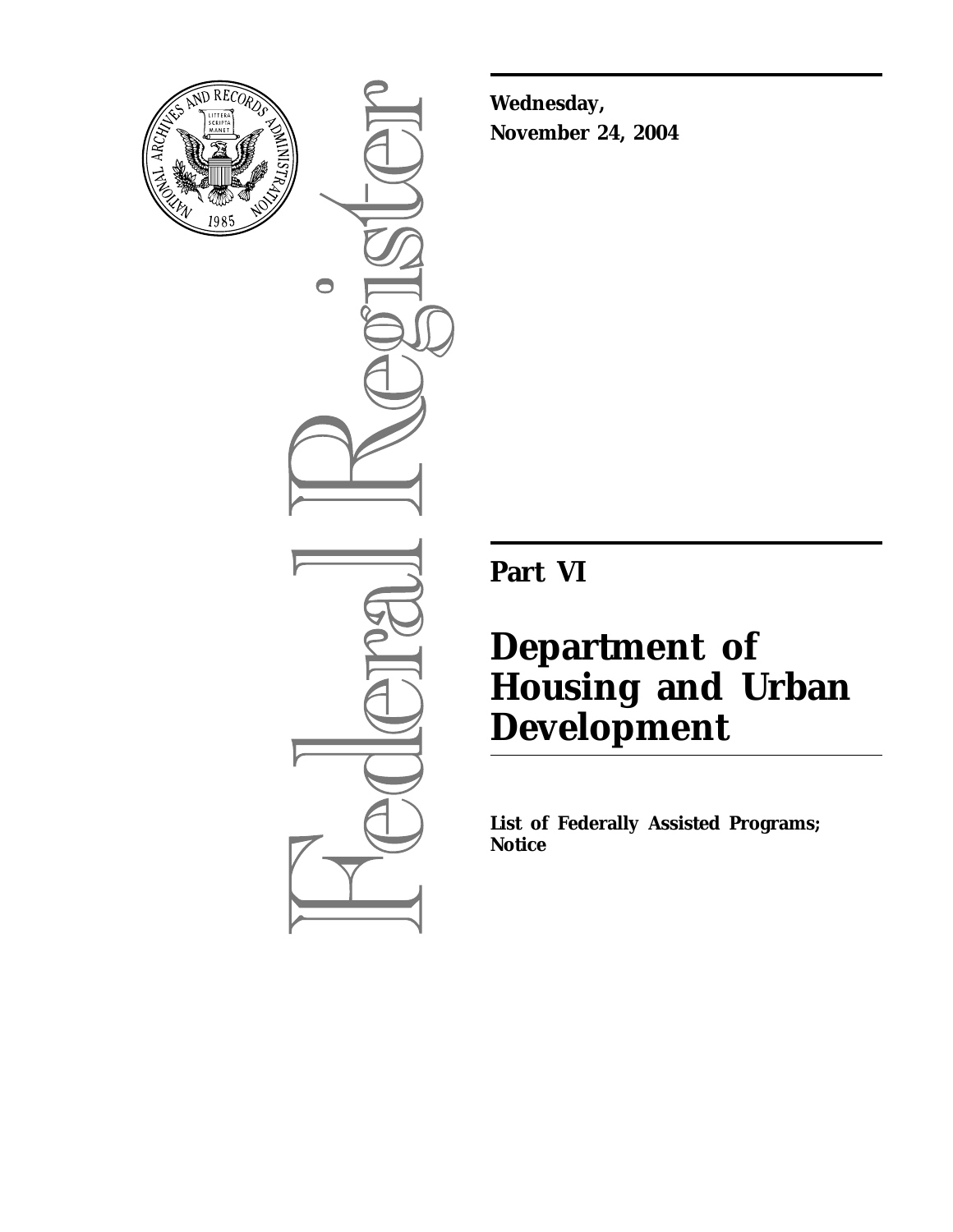# **DEPARTMENT OF HOUSING AND URBAN DEVELOPMENT**

**[Docket No. FR–4893–N–01]** 

#### **List of Federally Assisted Programs**

**AGENCY:** Office of the Assistant Secretary for Fair Housing and Equal Opportunity, HUD.

#### **ACTION:** Notice.

**SUMMARY:** This notice announces a list of HUD programs that are subject to the nondiscrimination provisions in Title VI of the Civil Rights Act of 1964.

**FOR FURTHER INFORMATION CONTACT:** Pamela Walsh, Director, Program Standards Division, Office of Fair Housing and Equal Opportunity, Department of Housing and Urban Development, 451 Seventh Street, SW., Washington, DC 20410–2000, telephone (202) 708–2288, extension 7017 (this is not a toll-free number). Hearing- and speech-impaired individuals may access this telephone number via TTY by calling the toll-free Federal Information Relay Service at (800) 877–8339.

**SUPPLEMENTARY INFORMATION:** On September 11, 1995, HUD published a final rule (60 FR 47260) that removed from Title 24 of the Code of Federal Regulations any regulation determined unnecessary or obsolete. Among the numerous changes, HUD removed Appendix A from 24 CFR part 1. The regulations in 24 CFR part 1 effectuate the provisions of Title VI of the Civil Rights Act of 1964 (42 U.S.C. 2000d– 2000d–7), which provides that ''no person in the United States shall, on the ground of race, color, or national origin, be excluded from participation in, be denied the benefits of, or be subjected to discrimination under any program or activity receiving Federal financial assistance.'' Appendix A was a list of HUD's programs that provide Federal financial assistance and, therefore, are subject to the nondiscrimination provisions of Title VI and 24 CFR part 1.

In the September 11, 1995, final rule, HUD determined that Appendix A was unnecessary because no regulatory requirement is included and the information can be provided through other non-rulemaking means. To that end, HUD is publishing, and will publish periodically, a list of HUD programs that are subject to the provisions of Title VI. This notice is provided for information and reference; therefore applicability of Title VI and Title VI regulations is not affected by inclusion on or omission from this list.

#### **HUD Programs Subject to Title VI**

# *Community Planning and Development*

1. *Community Development Block Grant (Entitlement Program)*, Title I, Housing and Community Development Act of 1974 (42 U.S.C. 5301 *et seq.*), 24 CFR part 570: Provides annual grants on a formula basis to entitled communities to carry out a wide range of community development activities directed toward neighborhood revitalization, economic development, and improved community facilities and services.

2. *Community Development Block Grant (State Program),* Title I, Housing and Community Development Act of 1974 (42 U.S.C. 5301 *et seq.*), 24 CFR part 570: Provides annual grants on formal basis to carry out a wide range of community development activities directed toward neighborhood revitalization, economic development, and improved community facilities and services to states and units of local government in no-entitled areas.

3. *Community Development Block Grant (HUD-Administered Small Cities Program),* Title I, Housing and Community Development Act of 1974 (42 U.S.C. 5301 *et seq.*), 24 CFR part 570: Provides annual grants on a formula basis to carry out a wide range of community development activities directed toward neighborhood revitalization, economic development, and improved community facilities and services. HUD's Honolulu Office administers the funds to non-entitled areas in the state of Hawaii (Kauai, Maui and Hawaii).

4. *Community Development Block Grant Section 108 Loan Guarantee Program,* Section 108 of the Housing and Community Development Act of 1974 (42 U.S.C. 5308), 24 CFR part 570, subpart M: Provides communities with a source of financing for economic development, housing rehabilitation, public facilities, and large-scale physical development projects.

5. *Community Development Block Grant (Disaster Recovery Assistance),* Title I of the Housing and Community Development Act of 1974 (42 U.S.C. 5301 *et seq.*), Public Laws: 107–206, 107–117, 107–73, 107–38, 106–31, 105– 277, 105–276, 105–174, 105–18, 104– 134, 104–19, 103–327, 103–211, 103–75, and 103–50: Provides flexible grants to help cities, counties, and states recover from presidentially declared disasters, especially in low- and moderate-income areas.

6. *Community Development Block Grant—Section 107 (Insular Areas Grants),* Section 107, Housing and Community Development Act of 1974 (42 U.S.C. 5307), 24 CFR part 570:

Provides annual grants on a formula basis to carry out a wide range of community development activities directed toward neighborhood revitalization, economic development, and improved community facilities and services. HUD's Honolulu and Caribbean field offices administer the funds to non-entitled areas in the insular areas of American Samoa, Guam, Northern Mariana Islands, and U.S. Virgin Islands.

7. *The HOME Investment Partnerships (HOME) Program,* Cranston-Gonzalez National Affordable Housing Act, Title II (1990) (42 U.S.C. 12701 *et seq.*), 24 CFR part 92: Provides grants to state and local governments to implement local housing strategies designed to increase homeownership and affordable housing opportunities for low- and very lowincome Americans, including homeownership downpayment, tenantbased assistance, housing rehabilitation, assistance to homebuyers, and new construction of housing.

8. *Shelter Plus Care (S+C),* Cranston-Gonzales National Affordable Housing Act (Pub. L. 101–625), which amended Title IV of the McKinney-Vento Homeless Assistance Act by adding subtitle F authorizing the Shelter Plus Care Program, 24 CFR part 582: Provides rental assistance for homeless people with disabilities, primarily those with serious mental illness, chronic problems with alcohol or drugs or both, or acquired immunodeficiency syndrome (AIDS) and related diseases. Each dollar of rental assistance must be matched by dollar provided by the grantee from federal or private sources to be used for supportive services.

9. *Emergency Shelter Grants Program,* Title IV, McKinney-Vento Homeless Assistance Act (42 U.S.C. 11371–11378), as amended by Public Law 100–77, Public Law 101–625, Public Law 104– 330, and Public Law 106–377, 24 CFR part 576: Provides grants to help increase the number and quality of emergency shelters for homeless individuals and families, to operate these facilities and provide essential supportive services, and to help prevent homelessness.

10. *Surplus Property for Use to Assist the Homeless,* Title V, McKinney-Vento Homeless Assistance Act, Section 501 of Title V, Public Law 101–645 (42 U.S.C. 11411), 24 CFR parts 581 and 586: Makes unutilized, underutilized, excess, or surplus Federal properties available to states, local governments, and nonprofit organizations for use to assist homeless persons.

11. *Supportive Housing Program— Transitional Housing Component,* Subtitle C of Title IV of the McKinney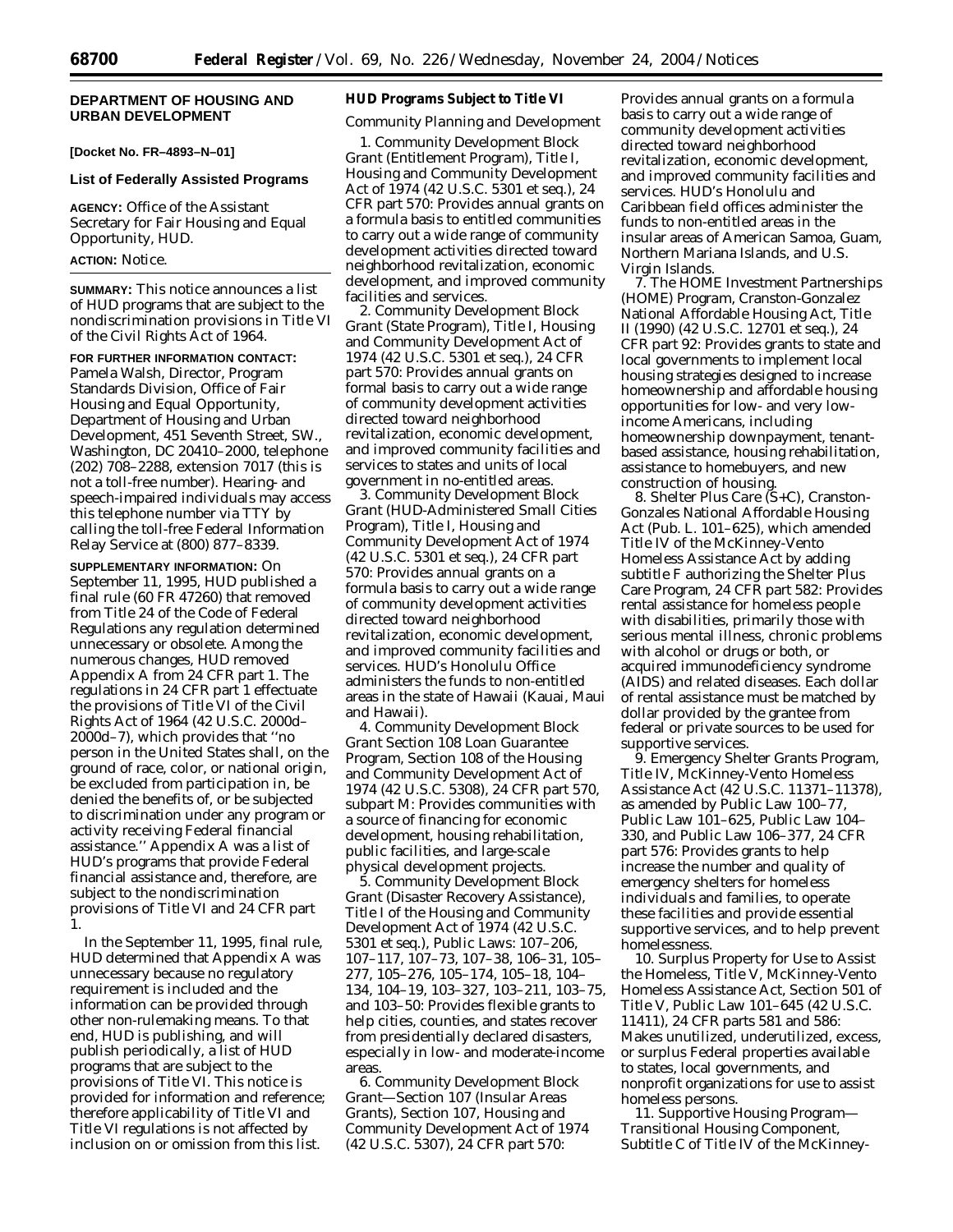Vento Homeless Assistance Act (42 U.S.C. 11381): Provides grants for new construction, acquisition, rehabilitation, or leasing of buildings to house and provide supportive services to assist homeless persons to move into independent living; grants to fund a portion of annual operating costs and supportive services; and grants for technical assistance.

12. *Supportive Housing Program— Permanent Housing Component,* Subtitle C of Title IV of the McKinney-Vento Homeless Assistance Act (42 U.S.C. 11381), 24 CFR part 583: Provides grants for new construction, acquisition, rehabilitation, or leasing of buildings to develop community-based, long-term housing with support services for homeless persons with disabilities; grants to fund a portion of annual operating costs and supportive services; and grants for technical assistance.

13. *Section 8 Moderate Rehabilitation Single Room Occupancy (SRO) Program,* Title IV, subtitle E, McKinney-Vento Homeless Assistance Act (42 U.S.C. 11401), 24 CFR part 882, subpart H: Assists very low-income, single, homeless individuals in obtaining decent, safe, and sanitary housing in privately-owned rehabilitated buildings through Section 8 rental assistance payments to participating landlords. 14. *Brownfields Economic* 

*Development Initiative (BEDI),* Section 108(q) of the Housing and Community Development Act of 1974 (42 U.S.C. 5308(q)): Provides competitive economic development grants to CDBG recipients for enhancing either the security of guaranteed loans or the viability of projects financed under Section 108. Grants are used to redevelop industrial or commercial sites known as brownfields due to the presence or potential presence of environmental contamination.

15. *Economic Development Initiative (EDI) Grants,* Section 108(q) of the Housing and Community Development Act of 1974, as added by Section 232(a)(1) of the Multifamily Property Disposition Reform Act of 1994 (42 U.S.C. 5308(q)): Provides economic development grants to CDBG recipients for the purpose of enhancing either the security of guaranteed loans or the viability of projects financed by those loans. EDI enables localities to carry out eligible economic development activities, especially for low- and moderate-income persons, and reduce the risk of potential defaults on Section 108 loan guarantee-assisted projects.

16. *Round II Urban Empowerment Zones,* Provides grants for economic development activities in economically disadvantaged areas.

17. *Youthbuild,* Subtitle D of Title IV of the Cranston-Gonzales National Affordable Housing Act (42 U.S.C. 12899 *et seq.*), 24 CFR part 585: Provides economically disadvantaged young adults with opportunities to obtain education, employment skills, and meaningful on-site work experience and expands the supply of affordable housing for homeless and low- and very low-income persons.

18. *Rural Housing and Economic Development,* The ''Rural Housing and Economic Development'' heading in the appropriations acts for Fiscal Years 1999, 2000, 2001, 2002, and 2003: Provides grants to meet rural communities' economic and housing needs.

19. *Self-Help Homeownership Opportunity Program (SHOP),* Section 11 of the Housing Opportunity Program Extension Act of 1996 (42 U.S.C. 12805 note): Provides competitive grants to national and regional organizations and consortia that provide or facilitate selfhelp housing opportunities. Under the program, homebuyers and volunteers contribute a significant amount of sweat equity toward home construction.

20. *Capacity Building for Community Development,* Section 4 of the HUD Demonstration Act of 1993 (Pub. L. 103– 120; 42 U.S.C. 9816 note, as amended by Section 10004 of Pub. L. 105–118): Provides grants to develop the capacity and ability of community development corporations and community housing development organizations to undertake community development and affordable housing projects and programs.

21. *Housing Opportunities for Persons With AIDS (HOPWA),* The AIDS Housing Opportunity Act (42 U.S.C. 12901 *et seq.*), Subtitle D of Title VIII of the Cranston-Gonzalez National Affordable Housing Act, 24 CFR part 574: Provides grants to eligible states and cities to provide housing assistance and related supportive services to meet the needs of low-income persons with HIV/AIDS or related diseases and their families.

22. *Neighborhood Initiatives Program,* The appropriations acts for Fiscal Years 1998, 1999, 2000, 2001, 2002, and 2003: Provides funding for neighborhood initiatives that improve the conditions of distressed and blighted areas and neighborhoods; to stimulate investment, economic diversification, and community revitalization in areas with population outmigration or a stagnating or declining economic base; or to determine whether housing benefits can be integrated more effectively with welfare reform initiatives.

23. *Technical Assistance Programs— HOME, CHDO (HOME), McKinney-*

*Vento Homeless Assistance, and HOPWA:* Funds are available to provide technical assistance, under cooperative agreements with HUD, for four separate programs: (1) HOME Investment Partnerships Program; (2) HOME Investment Partnerships Program for Community Housing Development Organizations; (3) McKinney-Vento Homeless Assistance; and (4) Housing Opportunities for Persons with AIDS (HOPWA).

## *Single Family Housing Programs*

24. *Single Family Property Disposition (204(g)),* Section 203, National Housing Act (12 U.S.C. 1709(b)), 24 CFR part 203: Disposes of one-to four-family FHA properties, either through the competitive, sealed-bid process or direct sale, and constitutes Federal financial assistance where such sales are to nonprofit organizations, states, or local governments and are discounted below fair market value.

25. *Counseling for Homebuyers, Homeowners, and Tenants (Section 106),* Section 106, Housing and Urban Development Act of 1968 (12 U.S.C. 1701x): Awards housing counseling grants on a competitive basis to approved counseling agencies.

# *Multifamily Housing Programs*

26. *Supportive Housing for the Elderly (Section 202),* Section 202, Housing Act of 1959 (12 U.S.C. 1701q), as amended by Section 801 of the Cranston-Gonzalez National Affordable Housing Act, 24 CFR part 891: Provides interest-free capital advances to eligible private, nonprofit organizations to finance the development of rental housing with supportive services for the elderly. In addition, project rental assistance contract (PRAC) funds are used to cover the difference between the tenants' contributions toward rent and the HUDapproved expense to operate the project. PRAC funds may also be used to provide supportive services and to hire a service coordinator in projects serving frail elderly residents.

27. *Assisted Living Conversion Program (ALCP),* Section 202(b), Housing Act of 1959 (12 U.S.C. 1701q): Provides grants to private, nonprofit owners of eligible developments to convert some or all of the dwelling units in the development into an assisted living facility for the frail elderly.

28. *Multifamily Housing Service Coordinators,* Section 808, Cranston-Gonzalez National Affordable Housing Act (42 U.S.C. 8012), as amended by the Housing and Community Development Act of 1992 (Pub. L. 102–550) and the American Homeownership and Economic Opportunity Act of 2000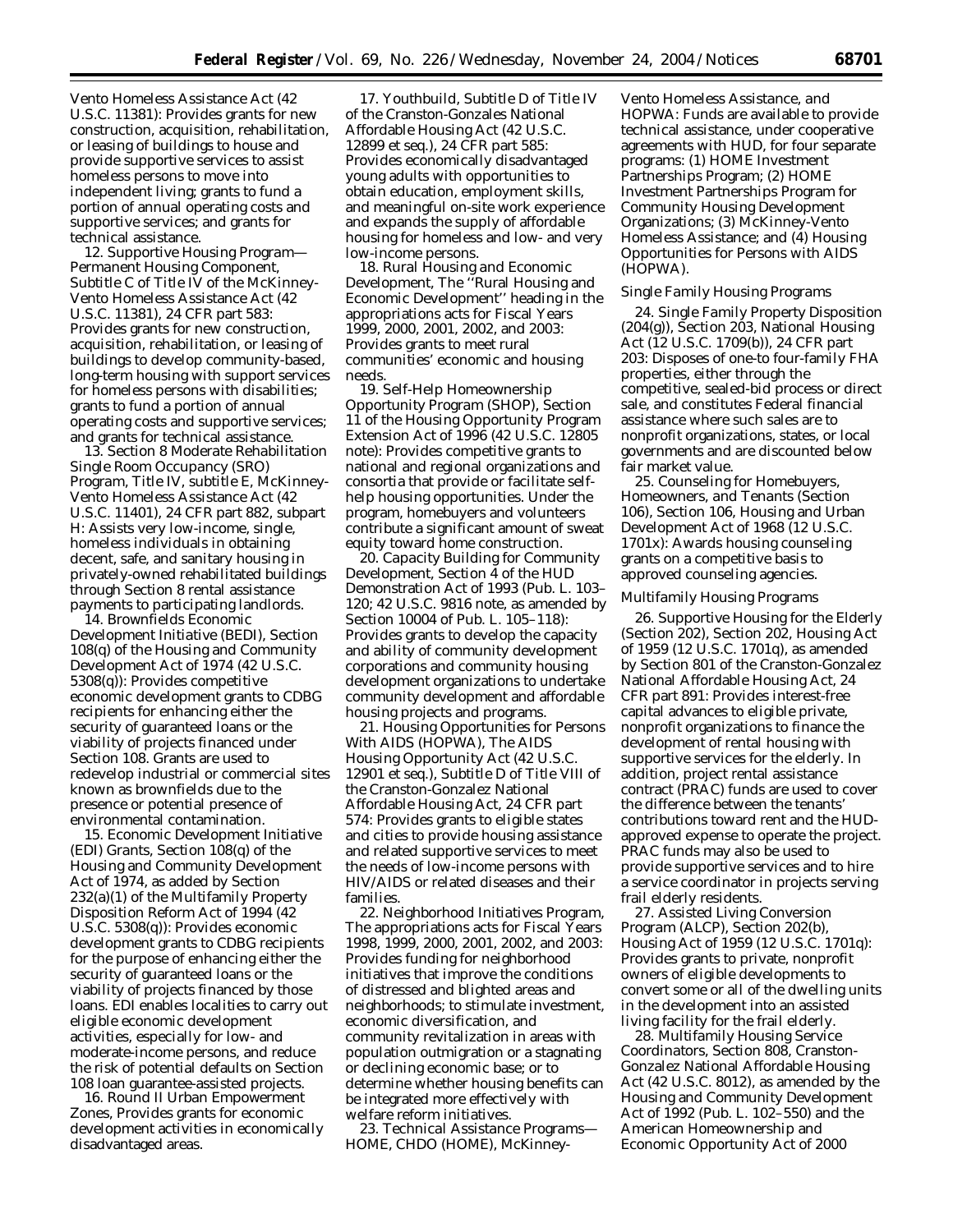(Pub. L. 106–569): Provides funding for service coordinators that assist elderly individuals and persons with disabilities who live in federally assisted multifamily housing to obtain needed supportive services from community agencies.

29. *Supportive Housing for Persons with Disabilities (Section 811),* Section 811, Cranston-Gonzalez National Affordable Housing Act, 24 CFR part 891: Provides interest-free capital advances to eligible nonprofit sponsors to finance the development of rental housing with the availability of supportive services for persons with disabilities. PRAC funds are used to cover the difference between the tenants' contributions toward rent and the HUD-approved cost to operate the project.

30. *Self-Help Housing Property Disposition,* Public Law 105–50; approved October 6, 1997: Makes surplus federal properties available through sale at less than fair market value to states, their subdivisions and instrumentalities, and nonprofit organizations for self-help housing for low-income persons. Residents of the property make a substantial contribution of labor toward the construction, rehabilitation, or refurbishment of the property.

31. *Mark to Market: Outreach and Training Assistance,* Multifamily Assistance and Housing Reform and Affordability Act of 1997 (42 U.S.C. 1437f note), 24 CFR parts 401 and 402: Provides funding for technical assistance for tenant groups in properties with project-based rental assistance contracts that are nearing expiration and properties whose tenants have been notified that the owner intends to prepay its HUD-insured mortgage. The funding supports outreach, organizing, and training activities for tenants in units receiving HUD assistance.

#### *Public and Indian Housing*

32. *Housing Choice Voucher Program,* Section 8 of the United States Housing Act of 1937 (42 U.S.C. 1437f), Section 8(o) for vouchers (tenant-based and project-based) and Section 8(t) for enhanced vouchers, 24 CFR part 5 (certain cross-cutting requirements); 24 CFR part 982, Tenant-based Housing Choice Voucher Program; 24 CFR part 983, Project-based Voucher Program; 24 CFR part 984, Section 8 Family Self-Sufficiency Program; and 24 CFR part 985, Section 8 Management Assessment Program (SEMAP): Provides tenantbased housing assistance subsidies for units that are (in general) chosen by the tenant in the private market.

33. *Mainstream Program.* Consolidated Appropriations Act, 2004 (Pub. L. 108–199, approved January 23, 2004): Provides tenant-based housing assistance for persons with disabilities living in units chosen by the tenant in the private market.

34. *Housing Voucher Homeownership Assistance,* Section 8(y) of the United States Housing Act of 1937, Section 302 of the American Homeownership and Economic Opportunity Act of 2000 (Pub. L. 106–569), 24 CFR part 982, subpart M: Provides monthly assistance to families who are current voucher participants and are purchasing homes in an amount that otherwise would have been provided to that family as tenantbased voucher assistance.

35. *Project-Based Voucher Program,* Section 8(o)(13) of the United States Housing Act of 1937 (42 U.S.C. 1473f(o)(13)), as amended by Section 232 of the Fiscal Year 2001 appropriations act (Pub. L. 106–377, approved October 27, 2000), 66 FR 3605—Regulations will be codified at 24 CFR part 983: Provides rental assistance for eligible families who live in specific housing developments or units.

36. *Renewal of Section 8 Project-Based Rental Assistance:* Assists lowand very low-income families in obtaining decent, safe, and sanitary housing in private accommodations. Rental assistance was originally used in conjunction with both existing properties and new construction (Section 8 New Construction/ Substantial Rehabilitation, and Loan Management and Property Disposition Set Aside programs). Funding no longer is available for new commitments beyond renewing expiring contracts on units already receiving project-based Section 8 rental assistance.

37. *Public Housing Operating Fund,* Section 9(e) of the United States Housing Act of 1937 (42 U.S.C. 1437g(e)), 24 CFR part 990: Provides an annual subsidy to public housing agencies (PHAs) for operations and management.

38. *Public Housing Capital Fund,* Section 9 of the United States Housing Act of 1937 (42 U.S.C. 1437g(d)), 24 CFR parts 905 and 968: Provides capital and management funding for PHAs.

39. *Public Housing/Section 8 Moving to Work,* Section 204 of the Fiscal Year 1996 Appropriations Act (Pub. L. 104– 134), and Section 599H(e) of the Quality Housing and Work Responsibility Act (Pub. L. 105–276): Provides incentives to PHAs to design and test approaches for providing and administering housing assistance that save money, give incentives to families with children to become economically self-sufficient,

and increase housing choices for lowincome families; also provides training and technical assistance to identify replicable program models.

40. *Demolition and Revitalization of Severely Distressed Public Housing (HOPE VI),* appropriations acts for Fiscal Year 1993 through 1999; Section 24 of the United States Housing Act of 1937, as amended by Section 535 of the Quality Housing and Work Responsibility Act of 1998 (42 U.S.C. 1437v): Provides competitive grants to PHAs to eradicate severely distressed public housing through demolition, major reconstruction, rehabilitation, and other physical improvements; the provision of replacement housing; management improvements; planning and technical assistance; and the provision of supportive services.

41. *Public Housing Homeownership— Section 32,* Section 32 of the United States Housing Act of 1937 (42 U.S.C. 1437z–4), 24 CFR part 906: Sells public housing units to low-income families.

42. *Resident Opportunity and Self Sufficiency (ROSS),* Section 34 of the United States Housing Act of 1937 (42 U.S.C. 1437z–6), as amended by Section 221 of the Fiscal Year 2001 Appropriations Act: Provides grants to PHAs for supportive services and resident empowerment activities.

43. *Family Self-Sufficiency Program,* Section 23 of the United States Housing Act of 1937 (42 U.SA.C. 1437u), 24 CFR 984: Promotes the development of local strategies to coordinate the use of public housing and Housing Choice Voucher program assistance with public and private resources to enable eligible families to achieve economic independence and self-sufficiency.

44. *Indian Housing Block Grant (IHBG) Program,* Titles I–V of the Native American Housing Assistance and Self-Determination Act of 1996 (NAHASDA) (25 U.S.C. 4101 *et seq.*), 24 CFR part 1000: Provides housing assistance under a single block grant to eligible Indian tribes or their tribally designated housing entities. Title VI of the Civil Rights Act of 1964 (42 U.S.C. 2000d) and Title VIII of the Civil Rights Act of 1968 (42 U.S.C. 3601 *et seq.*) apply to Indian tribes that are not covered by the Indian Civil Rights Act. **Note:** the Title VI and Title VIII nondiscriminatory requirements do not apply to actions by Indian tribes under Section 201(b) of the Native American Housing Assistance and Self-Determination Act of 1996.

45. *Native Hawaiian Housing Block Grant (NHHBG) Program,* Title VIII of NAHASDA, as added by Section 513 of the American Homeownership and Economic Opportunity Act of 2000 (Pub. L. 106–569) and Section 203 of the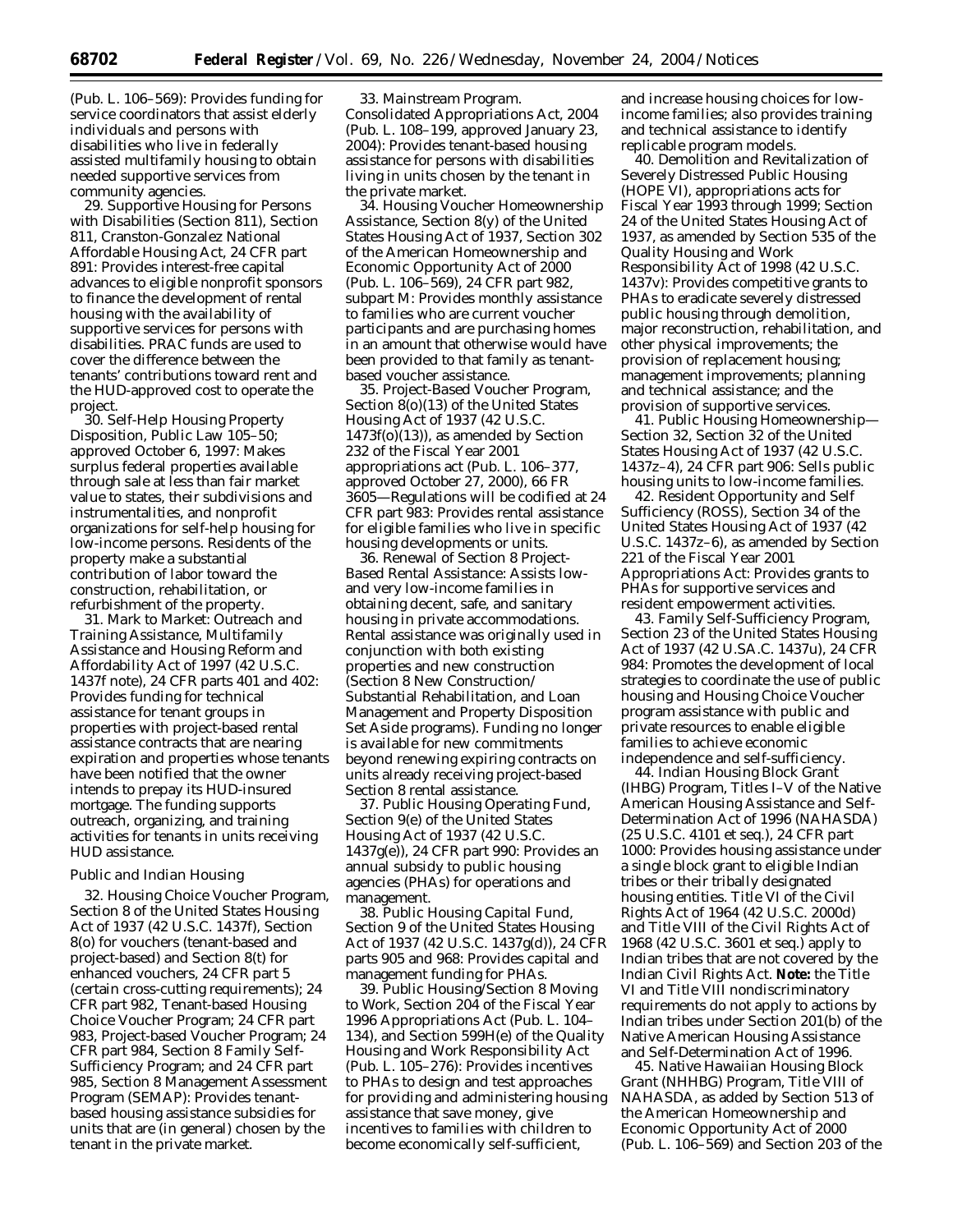Omnibus Indian Advancement Act (Pub. L. 106–568): Provides block grants to address the housing needs and circumstances of Native Hawaiians.

# *Fair Housing and Equal Opportunity*

46. *Fair Housing Initiatives Program (FHIP),* Section 561, Housing and Community Development Act of 1987 (42 U.S.C. 3616(a)), 24 CFR part 125: Provides funding to private not-forprofit and for-profit fair housing organizations and Fair Housing Assistance Program (FHAP) agencies for carrying out educational and enforcement programs to prevent or eliminate discriminatory housing practices.

#### *Policy Development and Research*

47. *Doctoral Research Grant Programs,* Title V of the Housing and Urban Development Act of 1970 (12 U.S.C. 1701z–1 *et seq.*): Provides competitive grants to Ph.D. candidates to enable them to complete their dissertations, to Ph.D. students early in their studies to complete research projects, and to Ph.D.s early in their academic careers to undertake research on issues related to HUD's priorities.

48. *Bridges to Work,* Supportive services program authorized under the CDBG heading in the Fiscal Year 1996 appropriations act (Pub. L. 104–134): Provides grants to link low-income, inner-city residents with suburban jobs by providing job placement, transportation, and supportive services, such as child care and counseling.

49. *Research on Socioeconomic Change in Cities:* Provides grants to academic institutions, nonprofit organizations, and municipalities for research dealing with trends in urban areas, including social, economic, demographic, and fiscal changes.

50. *Community Outreach Partnership Program (COPC),* Section 107, Housing and Community Development Act of 1974 (42 U.S.C. 5307), 24 CFR part 570: Assists in establishing or implementing outreach and applied research activities that address problems of urban areas and encourages structural change, both within institutions of higher education and in the way institutions relate to their neighbors.

51. *Historically Black Colleges and Universities Program (HBCU),* Section 107, Housing and Community Development Act of 1974 (42 U.S.C. 5307), 24 CFR part 570: Assists HBCUs in expanding their role and effectiveness in addressing community development needs in their localities, including neighborhood revitalization, housing, and economic development,

principally for persons of low and moderate income.

52. *Hispanic-Serving Institutions Assisting Communities Program (HSIAC),* Consolidated Appropriations Act, 2004 (Pub. L. 108–199, approved January 23, 2004): Provides grants to assist Hispanic-serving institutions in expanding their role and effectiveness in addressing community development needs in their localities, including neighborhood revitalization, housing, and economic development.

53. *Alaska Native/Native Hawaiian Institutions Assisting Communities Program (AN/NHIAC),* Consolidated Appropriations Act, 2004 (Pub. L. 108– 199, approved January 23, 2004): Assists Alaska Native/Native Hawaiian Institutions of higher education in expanding their role and effectiveness in addressing community development needs in their localities, including neighborhood revitalization, housing, and economic development, principally for persons of low and moderate income.

54. *Tribal Colleges and Universities Program (TCUP),* Consolidated Appropriations Act, 2004 (Pub. L. 108– 199, approved January 23, 2004): Assists tribal colleges and universities in building, expanding, renovating, and equipping their own facilities. Title VI applies only to tribal colleges and universities that are not a part or instrumentality of a tribe.

# *Healthy Homes and Lead Hazard Control*

55. *Lead Hazard Control,* Lead-Based Paint Poisoning Prevention Act (42 U.S.C. 4821 *et seq.*), Residential Lead-Based Paint Hazard Reduction Act of 1992 (Title X of the Housing and Community Development Act of 1992, 42 U.S.C. 4851 *et seq.*), Sections 501 and 502 of the Housing and Urban Development Act of 1970 (12 U.S.C. 1701z–1 and 1701z–2), 24 CFR part 35: Provides grants to state and local governments to evaluate and reduce lead-based paint hazards in privately owned, low-income housing and to nonprofit and for-profit entities to leverage private sector resources to eliminate lead poisoning as a major public health threat to children.

56. *Lead-based Paint Hazard Control Program,* Lead-Based Paint Poisoning Prevention Act (42 U.S.C. 4821 *et seq.*), Residential Lead-Based Paint Hazard Reduction Act of 1992 (Title X of the Housing and Community Development Act of 1992, 42 U.S.C. 4851 *et seq.*), Sections 501 and 502 of the Housing and Urban Development Act of 1970 (12 U.S.C. 1701z–1 and 1701z–2), 24 CFR part 35: Provides grants to government

entities that will formally partner with faith-based and community organizations to reduce lead hazards in eligible privately owned rental and owner-occupied housing

57. *Healthy Homes Demonstration Program,* Sections 501 and 502 of the Housing and Urban Development Act of 1970 (12 U.S.C. 1701z–1 and 1701z–2): Provides grants to state and local governments, federally recognized Indian tribes, and nonprofit applicants for controlling a variety of environmentally unhealthy housing conditions, especially for children.

58. *Operation Lead Elimination Action Program (LEAP),* Consolidated Appropriations Act, 2004 (Pub. L. 108– 199, approved January 23, 2004): Provides grants to nonprofit and forprofit organizations and universities that can leverage HUD funds with private resources and who will reallocate resources to other entities to eliminate lead in residential buildings, especially for low-income, privately owned or owner-occupied housing.

59. *Lead Outreach Grant Program,* Sections  $1011(e)(8)$  and  $(g)(1)$  of the Residential Lead-Based Paint Hazard Reduction Act of 1992 (Title X of the Housing and Community Development Act of 1992), Consolidated Appropriations Resolution of 2004, Public Law 108–199, approved January 23, 2004): Provides funding to nonprofit and for-profit organizations to develop and distribute outreach and educational materials.

60. *Healthy Homes and Lead Technical Studies,* Sections 501 and 502 of the Housing and Urban Development Act of 1970 (12 U.S.C. 1701z–1 and 1701z–2), Consolidated Appropriations Act, 2004 (Pub. L. 108–199, approved January 23, 2004): Funds research to find improved methods for detecting and controlling lead-based paint and other residential health and safety hazards.

#### *Inactive HUD Programs*

# *(Programs With No New Funding, But That May Still Fund Previous Contracts)*

61. *Rent Supplements:* Provided federal payments to reduce rents for certain low-income persons. New rent supplement contracts are no longer available.

62. *Congregate Housing Services:* Provided federal grants to eligible housing projects for the elderly and disabled. No activity in recent years except to extend previously funded grants.

63. *HOPE 2 Homeownership of Multifamily Units:* Provided grants to assist in developing and carrying out